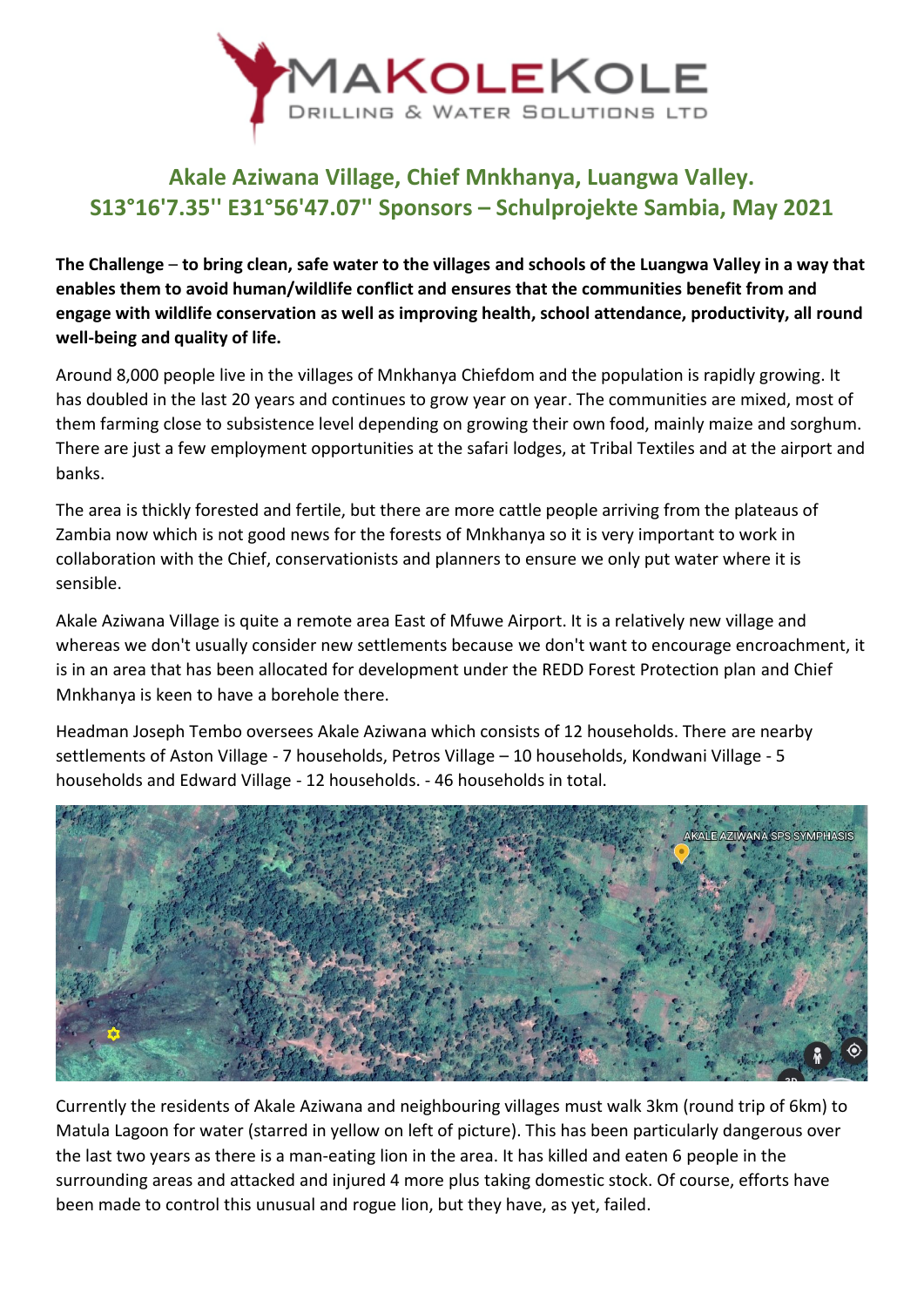The villagers are sometimes assisted by young men who push a trailer with a tank along to the well, but this is an onerous task and takes a long time. (See film footage of young men working at the well which is very deep and a long way from the Village.)



Drilling underway **Flushing the casing in** 



Rig and drilling team in action Residents enjoying the first pump test.